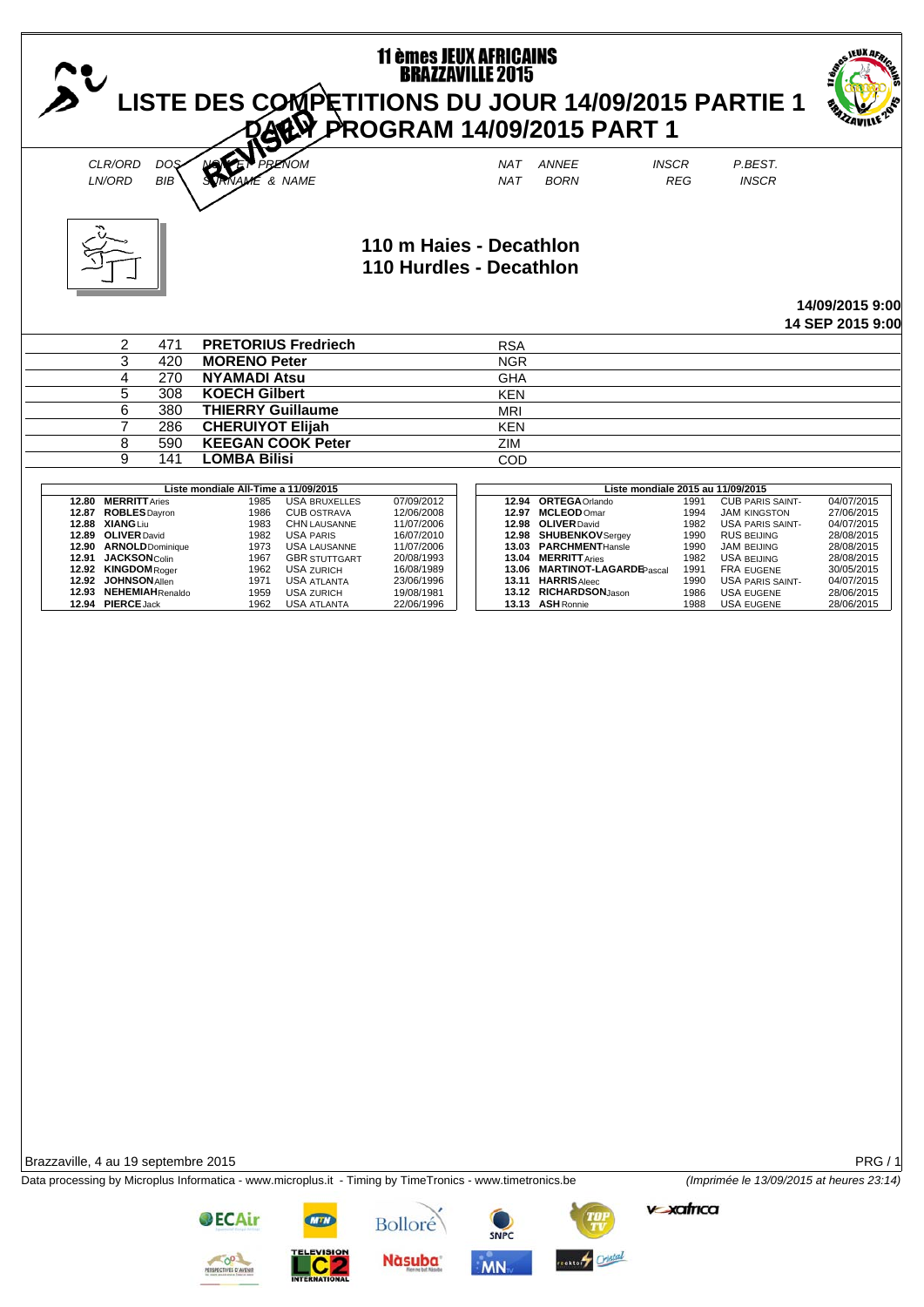|                            | NAT ANNEE                                                                                                                                                                                                                                 | <b>INSCR</b>                                                            | P.BEST.                             |
|----------------------------|-------------------------------------------------------------------------------------------------------------------------------------------------------------------------------------------------------------------------------------------|-------------------------------------------------------------------------|-------------------------------------|
| <b>SURNAME &amp; NAME</b>  | <b>NAT</b><br><b>BORN</b>                                                                                                                                                                                                                 | <b>REG</b>                                                              | <b>INSCR</b>                        |
|                            |                                                                                                                                                                                                                                           |                                                                         |                                     |
|                            |                                                                                                                                                                                                                                           |                                                                         |                                     |
|                            |                                                                                                                                                                                                                                           |                                                                         | 14/09/2015 9:15                     |
|                            |                                                                                                                                                                                                                                           |                                                                         | 14 SEP 2015 9:15                    |
| <b>AKANNI Jelili</b>       | <b>NGR</b>                                                                                                                                                                                                                                |                                                                         |                                     |
| <b>BRUNE Mauvrick Luca</b> | <b>MRI</b>                                                                                                                                                                                                                                |                                                                         |                                     |
| <b>MALAG Tamba</b>         | <b>GAM</b>                                                                                                                                                                                                                                |                                                                         |                                     |
|                            | <b>GHA</b>                                                                                                                                                                                                                                |                                                                         |                                     |
|                            |                                                                                                                                                                                                                                           |                                                                         |                                     |
|                            | <b>GAB</b>                                                                                                                                                                                                                                |                                                                         |                                     |
|                            |                                                                                                                                                                                                                                           |                                                                         | 14/09/2015 9:25<br>14 SEP 2015 9:25 |
| <b>ZOUINKHI Fathi</b>      | <b>TUN</b>                                                                                                                                                                                                                                |                                                                         |                                     |
| <b>ACHEAMPONG Felix</b>    |                                                                                                                                                                                                                                           |                                                                         |                                     |
| <b>NGOMBI Edmond</b>       | GAB                                                                                                                                                                                                                                       |                                                                         |                                     |
| <b>HARACHIF Maamar</b>     | <b>ALG</b>                                                                                                                                                                                                                                |                                                                         |                                     |
|                            | GAM                                                                                                                                                                                                                                       |                                                                         |                                     |
|                            | CAM                                                                                                                                                                                                                                       |                                                                         |                                     |
|                            |                                                                                                                                                                                                                                           |                                                                         | 14/09/2015 9:35<br>14 SEP 2015 9:35 |
|                            |                                                                                                                                                                                                                                           |                                                                         |                                     |
|                            | <b>MRI</b>                                                                                                                                                                                                                                |                                                                         |                                     |
|                            |                                                                                                                                                                                                                                           |                                                                         |                                     |
| <b>GHARBI Yassine</b>      | <b>TUN</b>                                                                                                                                                                                                                                |                                                                         |                                     |
| <b>NTOUTOUM Gaete</b>      | GAB                                                                                                                                                                                                                                       |                                                                         |                                     |
| <b>IGNUS Mtweve</b>        | <b>TAN</b>                                                                                                                                                                                                                                |                                                                         |                                     |
|                            | <b>BOATENG Emmanuel Yaw</b><br><b>MWANGANI MABONZE John</b><br><b>MODO OBIANG Jean Pierre</b><br><b>DEMBA Jarju</b><br><b>GOBE Christian Rene</b><br><b>KINZONZI KABA Paul</b><br><b>RAVET Jean Cedric Sebast</b><br><b>NKEGBE Botsyo</b> | 100 m - T54 Men - First Round<br>COD<br><b>GHA</b><br>COD<br><b>GHA</b> | 100 m - T54 Hommes - Premier Tour   |

Data processing by Microplus Informatica - www.microplus.it - Timing by TimeTronics - www.timetronics.be *(Imprimée le 13/09/2015 at heures 23:14)*

 $v$ -xafrica

SPECTIVES D'AVENIR

**OECAir** 

LC<sub>2</sub>









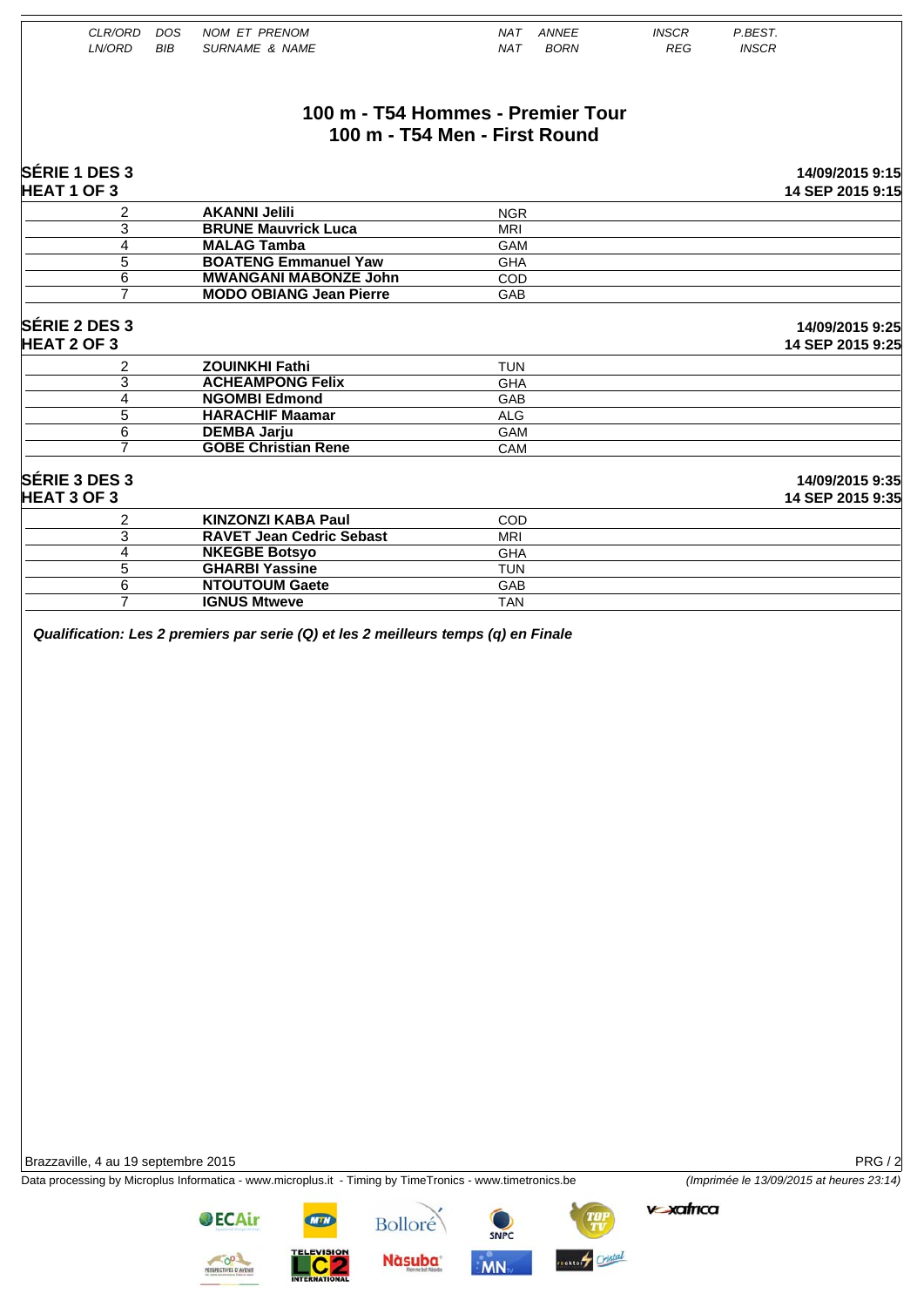| CLR/ORD            | <b>DOS</b> | <b>NOM ET PRENOM</b>            | <b>NAT</b><br><b>ANNEE</b>       | <b>INSCR</b> | P.BEST.          |
|--------------------|------------|---------------------------------|----------------------------------|--------------|------------------|
| LN/ORD             | <b>BIB</b> | <b>SURNAME &amp; NAME</b>       | <b>BORN</b><br><b>NAT</b>        | <b>REG</b>   | <b>INSCR</b>     |
|                    |            |                                 |                                  |              |                  |
|                    |            |                                 |                                  |              |                  |
|                    |            |                                 | 100 m - T11 Dames - Premier Tour |              |                  |
|                    |            |                                 | 100 m - T11 Women - First Round  |              |                  |
| SÉRIE 1 DES 3      |            |                                 |                                  |              | 14/09/2015 9:35  |
| <b>HEAT 1 OF 3</b> |            |                                 |                                  |              | 14 SEP 2015 9:35 |
| 4                  |            | <b>FIATOR Beauty</b>            | <b>GHA</b>                       |              |                  |
| 6                  |            | <b>ONYEGBULE Lovina</b>         | <b>NGR</b>                       |              |                  |
| SÉRIE 2 DES 3      |            |                                 |                                  |              | 14/09/2015 9:45  |
| <b>HEAT 2 OF 3</b> |            |                                 |                                  |              | 14 SEP 2015 9:45 |
| 2                  |            | <b>BUYIO Befilia</b>            | <b>ANG</b>                       |              |                  |
| 4                  |            | <b>LEBOG Mariette Judith</b>    | CAM                              |              |                  |
| 6                  |            | <b>SULEIMAN Taiwo</b>           | <b>NGR</b>                       |              |                  |
| SÉRIE 3 DES 3      |            |                                 |                                  |              | 14/09/2015 9:55  |
| <b>HEAT 3 OF 3</b> |            |                                 |                                  |              | 14 SEP 2015 9:55 |
| 2                  |            | <b>GILCASO Esperanca</b>        | <b>ANG</b>                       |              |                  |
| 4                  |            | <b>DIASSO Fatimata Brigitte</b> | <b>CIV</b>                       |              |                  |
| 6                  |            | <b>MEKDES Dubale</b>            | <b>ETH</b>                       |              |                  |

*Qualification: Le premier par serie (Q) et le meilleur temp (q) en Finale* 

Brazzaville, 4 au 19 septembre 2015 PRG / 3

Data processing by Microplus Informatica - www.microplus.it - Timing by TimeTronics - www.timetronics.be *(Imprimée le 13/09/2015 at heures 23:14)*



**OECAir** 

**Nàsuba** 

Bolloré

SNPC MN

estion Cristal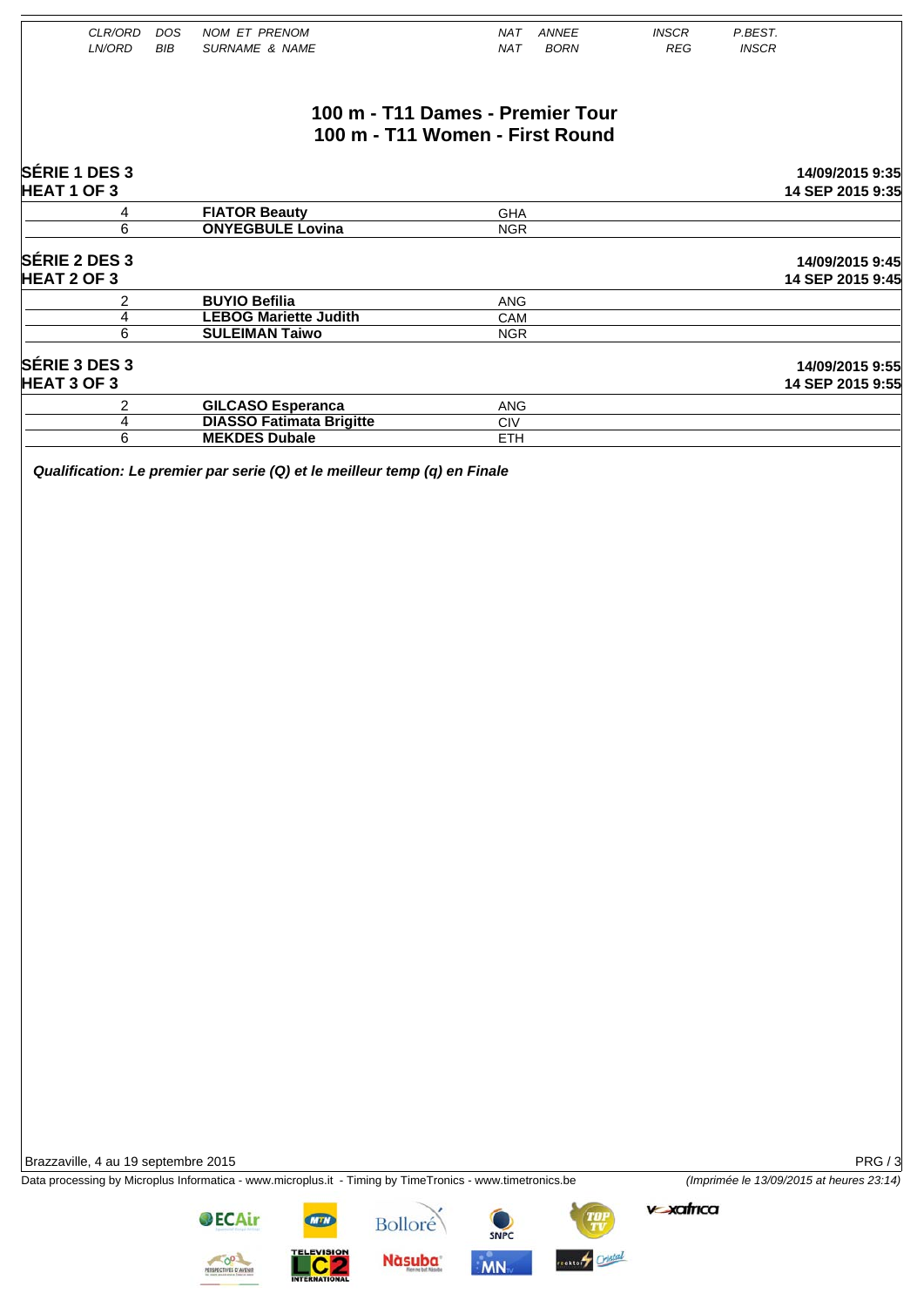*CLR/ORD DOS NOM ET PRENOM NAT ANNEE INSCR P.BEST. LN/ORD BIB SURNAME & NAME NAT BORN REG INSCR*  **Lancer du disque - Decathlon Discus Throw - Decathlon 14/09/2015 9:50 14 SEP 2015 9:50** 1 590 **KEEGAN COOK Peter** 2IM<br>2 471 **PRETORIUS Fredriech** RSA 2 471 **PRETORIUS Fredriech** RSA 3 286 **CHERUIYOT Elijah**<br>4 270 **NYAMADI Atsu** 4 270 **NYAMADI Atsu** GHA 5 420 MORENO Peter **NGR** 

Brazzaville, 4 au 19 septembre 2015 **PRG / 4** 

Data processing by Microplus Informatica - www.microplus.it - Timing by TimeTronics - www.timetronics.be *(Imprimée le 13/09/2015 at heures 23:14)*

| د                      | ∠öb | <b>UNERVITUT EIIJAN</b>              |                         |            | <b>KEN</b> |                    |                           |                                   |                        |            |
|------------------------|-----|--------------------------------------|-------------------------|------------|------------|--------------------|---------------------------|-----------------------------------|------------------------|------------|
| 4                      | 270 | <b>NYAMADI Atsu</b>                  |                         |            | <b>GHA</b> |                    |                           |                                   |                        |            |
| 5                      | 420 | <b>MORENO Peter</b>                  |                         |            | <b>NGR</b> |                    |                           |                                   |                        |            |
| 6                      | 141 | <b>LOMBA Bilisi</b>                  |                         |            | COD        |                    |                           |                                   |                        |            |
|                        | 308 | <b>KOECH Gilbert</b>                 |                         |            | <b>KEN</b> |                    |                           |                                   |                        |            |
|                        | 380 | <b>THIERRY Guillaume</b>             |                         |            | <b>MRI</b> |                    |                           |                                   |                        |            |
|                        |     |                                      |                         |            |            |                    |                           |                                   |                        |            |
|                        |     | Liste mondiale All-Time a 11/09/2015 |                         |            |            |                    |                           | Liste mondiale 2015 au 11/09/2015 |                        |            |
| 74.08 SCHULT Juergen   |     | 1960                                 | <b>GDR NEUBRANDENBU</b> | 06/06/1986 |            | 68.19 MORGANJason  |                           | 1982                              | JAM PEARL              | 06/06/2015 |
| 73.88 ALEKNAVirgilijus |     | 1972                                 | LTU KAUNAS              | 03/08/2000 |            |                    | 67.93 HARTING Christoph   | 1990                              | <b>GER HALLE</b>       | 16/05/2015 |
| 73.38 KANTER Gerd      |     | 1979                                 | <b>EST HELSINGBORG</b>  | 04/09/2006 |            |                    | 67.39 MALACHOWSKIPiotr    | 1983                              | POL CETNIEWO           | 01/08/2015 |
| 71.86 DUMCHEVYuriv     |     | 1958                                 | URS MOSKVA              | 29/05/1983 |            | 67.24 KOVAGOZoltan |                           | 1979                              | <b>HUN SZOMBATHELY</b> | 17/06/2015 |
| 71.84 MALACHOWSKIPiotr |     | 1983                                 | POL HENEGELO            | 08/06/2013 |            |                    | 67.24 WEISSHAIDINGERLukas | 1992                              | AUT SCHWECHAT          | 01/08/2015 |
|                        |     |                                      |                         |            |            |                    |                           |                                   |                        |            |

**71.84 MALACHOWSKI** Piotr 1983 POL HENEGELO 18/06/2013 **67.24 WEISSHAIDINGER** UNAS 1992 AUT SCHWECHAT 01/08/2015<br>**71.70 FAZEKAS**Robert 1975 HUN SZOMBATHELY 14/07/2002 **67.20 MAYER** Gerhard 1980 AUT SCHWECHAT 05/05/2015<br>**71 71.70 FAZEKAS** Robert 1975 HUN SZOMBATHELY 14/07/2002 **67.20 MAYER** Gerhard 1980 AUT SCHWECHAT 05/05/2015<br>**71.50 RIEDEL**Lars 1987 GER WIESBADEN 03/05/1997 66.90 MILANOVPhilip 1991 BEL BELING 29/08/2015 **71.50 RIEDEL** Lars 1967 GER WIESBADEN 03/05/1997 **66.90 MILANOV** Philip 1991 BEL BEIJING 29/08/2015 7**1.32 PLUCKNETT**Ben 1954 USA EUGENE 04/06/1983 | **66.75 HARRADINE**Benn 1982 AUS WIESBADEN 10/05/2015<br>**71.26 POWELL**John 1947 USA SAN JOSE 09/06/1984 | **66.67 KUPPER**Martin 1989 EST **71.26 BRUCH** Rickard 1946 SWEMALMOE 15/11/1984 **65.61 DACRES** Fedrick 1994 JAM KINGSTON 21/03/2015

> COL SPECTIVES D'AVENIR

**OECAir** 





**Bolloré** 



**MN**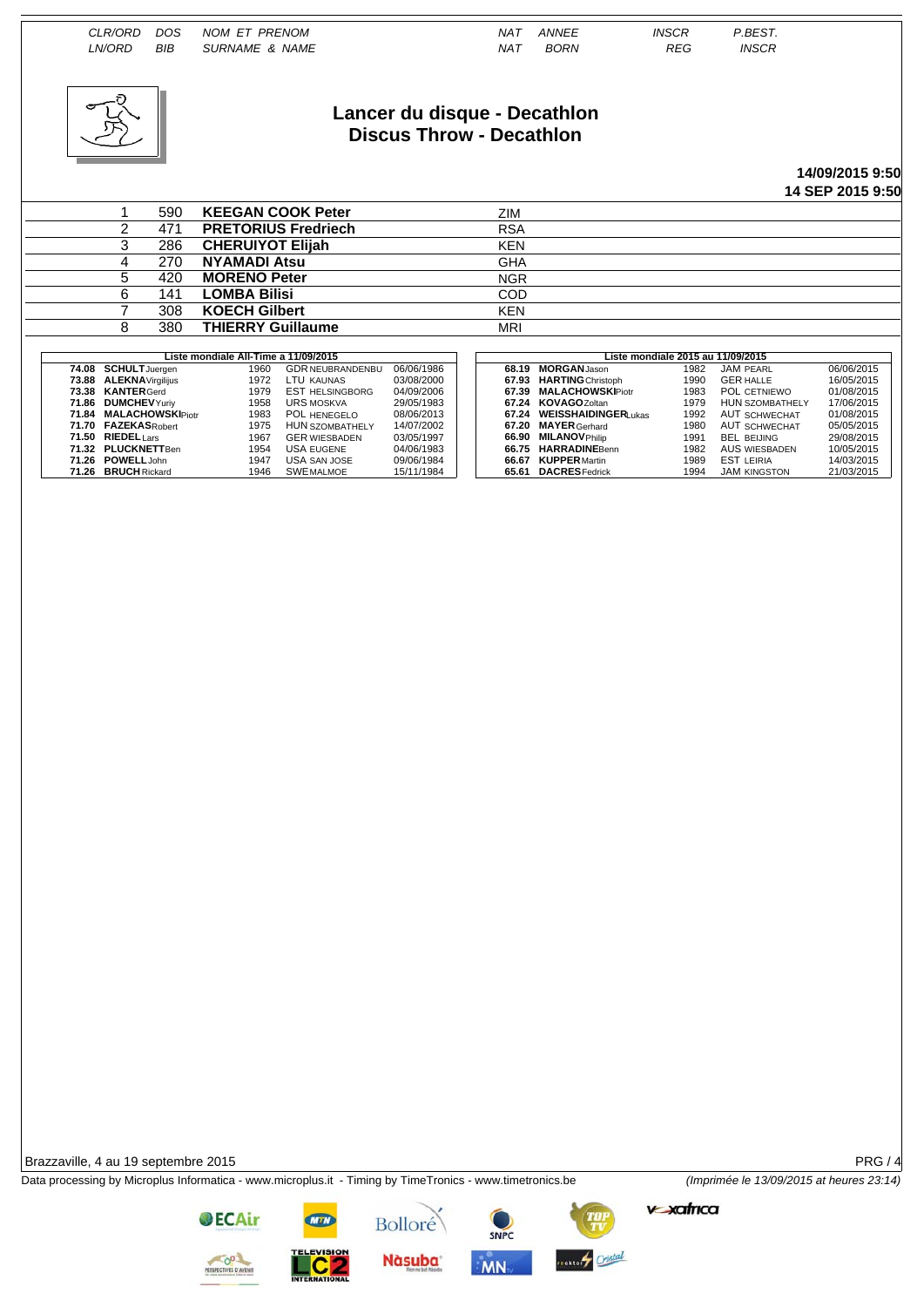| CLR/ORD         |                | <b>DOS</b> | <b>NOM ET PRENOM</b>                    |                 | <b>NAT</b> | <b>ANNEE</b> | <b>INSCR</b> | P.BEST.           |
|-----------------|----------------|------------|-----------------------------------------|-----------------|------------|--------------|--------------|-------------------|
| LN/ORD          |                | <b>BIB</b> | <b>SURNAME &amp; NAME</b>               |                 | <b>NAT</b> | <b>BORN</b>  | <b>REG</b>   | <b>INSCR</b>      |
|                 |                |            |                                         |                 |            |              |              |                   |
|                 |                |            |                                         |                 |            |              |              |                   |
|                 |                |            |                                         |                 |            |              |              |                   |
|                 |                |            | Lancer du poids - F54-57 Dames - Finale |                 |            |              |              |                   |
|                 |                |            | Shot Put - F54-57 Women - Final         |                 |            |              |              |                   |
|                 |                |            |                                         |                 |            |              |              |                   |
| <b>GROUPE A</b> |                |            |                                         |                 |            |              |              | 14/09/2015 10:10  |
| <b>GROUP A</b>  |                |            |                                         |                 |            |              |              | 14 SEP 2015 10:10 |
|                 | 1              |            | <b>AIDI Hania</b>                       | F <sub>54</sub> | <b>TUN</b> |              |              |                   |
|                 | $\overline{2}$ |            | <b>NYANGONO OKONO Joseline</b>          | F <sub>56</sub> | CAM        |              |              |                   |
|                 | 3              |            | <b>MACHARIA Margaret</b>                | F <sub>57</sub> | <b>KEN</b> |              |              |                   |
|                 | 4              |            | <b>ALHASSAN Suwaibu</b>                 | F <sub>57</sub> | <b>GHA</b> |              |              |                   |
|                 | 5              |            | <b>DIOP Dague</b>                       | F <sub>57</sub> | <b>SEN</b> |              |              |                   |
|                 | 6              |            | <b>TAMIBE Martine</b>                   | F <sub>57</sub> | CAM        |              |              |                   |
|                 | $\overline{7}$ |            | <b>DJALAL Safia</b>                     | F <sub>57</sub> | <b>ALG</b> |              |              |                   |
|                 | 8              |            | <b>ZAKAYO Mary</b>                      | F <sub>57</sub> | <b>KEN</b> |              |              |                   |
|                 | 9              |            | <b>GERMANE Ipoule</b>                   | F <sub>57</sub> | CAM        |              |              |                   |
|                 | 10             |            | <b>UGWUNWA Flora</b>                    | F <sub>54</sub> | <b>NGR</b> |              |              |                   |
|                 | 11             |            | <b>VAN DER WESTUIZE Charmel</b>         | F <sub>57</sub> | <b>NAM</b> |              |              |                   |
|                 |                |            |                                         |                 |            |              |              |                   |
| <b>GROUPE B</b> |                |            |                                         |                 |            |              |              | 14/09/2015 10:10  |
| <b>GROUP B</b>  |                |            |                                         |                 |            |              |              | 14 SEP 2015 10:10 |
|                 | 1              |            | <b>SAIFI Nassima</b>                    | F <sub>57</sub> | <b>ALG</b> |              |              |                   |
|                 | $\overline{c}$ |            | <b>LUYINA KIESE Rosette</b>             | F <sub>57</sub> | COD        |              |              |                   |
|                 | 3              |            | <b>SAAD Nafissa</b>                     | F <sub>56</sub> | <b>ALG</b> |              |              |                   |
|                 | 4              |            | <b>MBUAYA TSHANANGA Mamie</b>           | F <sub>57</sub> | COD        |              |              |                   |
|                 | 5              |            | <b>CASSINDA Laurete</b>                 | F <sub>57</sub> | <b>ANG</b> |              |              |                   |
|                 | 6              |            | <b>IYIAZI Njideka</b>                   | F <sub>57</sub> | <b>NGR</b> |              |              |                   |
|                 | $\overline{7}$ |            | <b>IPOULE Germaine</b>                  | F <sub>57</sub> | CAM        |              |              |                   |

Data processing by Microplus Informatica - www.microplus.it - Timing by TimeTronics - www.timetronics.be *(Imprimée le 13/09/2015 at heures 23:14)*

8 **MEDJMEDJ Nadia** F57 ALG 9 **ISSAH Zenabu** F57 GHA<br>10 **ADEBAYO Olubukola** F57 NGR

10 **ADEBAYO Olubukola** F57 NGR







vexatrica

**OECAir** 

**FECTIVES D'AVENIT** 

<u>. C 2</u>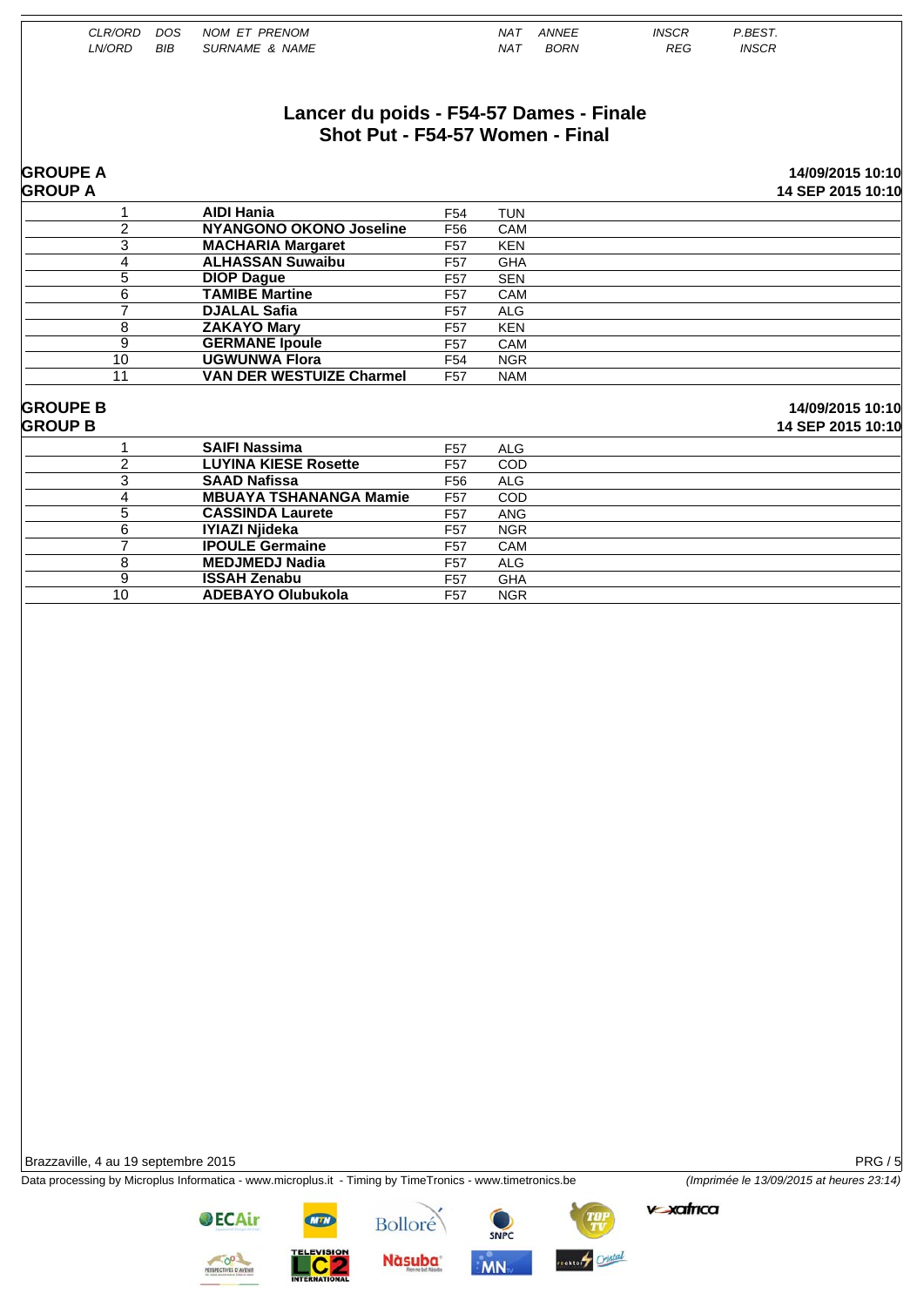| CLR/ORD              | <b>DOS</b> | <b>NOM ET PRENOM</b>            | <b>NAT</b><br><b>ANNEE</b>       | <b>INSCR</b> | P.BEST.           |
|----------------------|------------|---------------------------------|----------------------------------|--------------|-------------------|
| LN/ORD               | <b>BIB</b> | <b>SURNAME &amp; NAME</b>       | <b>BORN</b><br><b>NAT</b>        | <b>REG</b>   | <b>INSCR</b>      |
|                      |            |                                 |                                  |              |                   |
|                      |            |                                 | 200 m - T12 Dames - Premier Tour |              |                   |
|                      |            |                                 | 200 m - T12 Women - First Round  |              |                   |
| SÉRIE 1 DES 3        |            |                                 |                                  |              | 14/09/2015 10:10  |
| <b>HEAT 1 OF 3</b>   |            |                                 |                                  |              | 14 SEP 2015 10:10 |
| 4                    |            | <b>EDMILSA LUCIANO Governo</b>  | <b>MOZ</b>                       |              |                   |
| $\overline{6}$       |            | <b>MWANGI Hanah</b>             | <b>KEN</b>                       |              |                   |
| 8                    |            | <b>NGNOKAM Lyliane Solange</b>  | CAM                              |              |                   |
| SÉRIE 2 DES 3        |            |                                 |                                  |              | 14/09/2015 10:18  |
| <b>HEAT 2 OF 3</b>   |            |                                 |                                  |              | 14 SEP 2015 10:18 |
| 4                    |            | <b>MARIA ELISA Muchavo</b>      | <b>MOZ</b>                       |              |                   |
| 6                    |            | <b>LOMAX Carley</b>             | <b>RSA</b>                       |              |                   |
| 8                    |            | <b>MUNIALO Nelly</b>            | <b>KEN</b>                       |              |                   |
| <b>SÉRIE 3 DES 3</b> |            |                                 |                                  |              | 14/09/2015 10:26  |
| <b>HEAT 3 OF 3</b>   |            |                                 |                                  |              | 14 SEP 2015 10:26 |
| 4                    |            | <b>DENISE PATRICIA Lopes Pe</b> | CPV                              |              |                   |
| 6                    |            | <b>CHOUAYA Najah</b>            | <b>TUN</b>                       |              |                   |
| 8                    |            | <b>NGONO Irene</b>              | <b>CAM</b>                       |              |                   |

*Qualification: Le premier par serie (Q) et le meilleur temp (q) en Finale* 

Data processing by Microplus Informatica - www.microplus.it - Timing by TimeTronics - www.timetronics.be *(Imprimée le 13/09/2015 at heures 23:14)*

vexatrica

**OECAir** 





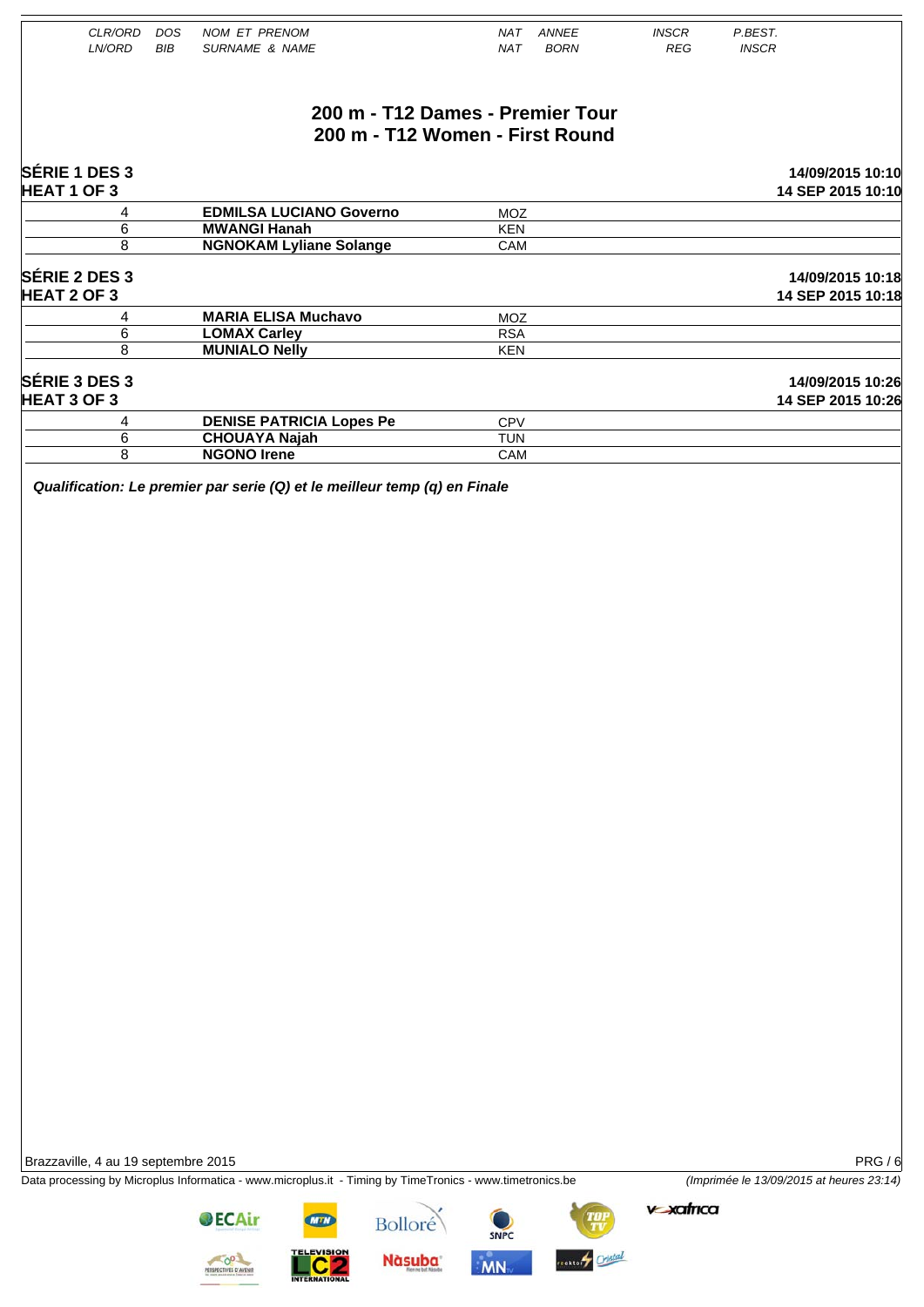| CLR/ORD<br>LN/ORD<br><b>BIB</b>            | <b>NOM ET PRENOM</b><br><b>DOS</b><br><b>SURNAME &amp; NAME</b> | <b>ANNEE</b><br>NAT<br><b>BORN</b><br><b>NAT</b> | <b>INSCR</b><br><b>REG</b> | P.BEST.<br><b>INSCR</b>               |
|--------------------------------------------|-----------------------------------------------------------------|--------------------------------------------------|----------------------------|---------------------------------------|
|                                            |                                                                 | 100 m - T11 Hommes - Premier Tour                |                            |                                       |
|                                            |                                                                 | 100 m - T11 Men - First Round                    |                            |                                       |
| SÉRIE 1 DES 5<br><b>HEAT 1 OF 5</b>        |                                                                 |                                                  |                            | 14/09/2015 10:40<br>14 SEP 2015 10:40 |
| 2                                          | <b>ROTAWO Olusegun</b>                                          | <b>NGR</b>                                       |                            |                                       |
| $\overline{4}$                             | <b>BAKOUNGA AWA Patrick</b>                                     | CAM                                              |                            |                                       |
| 6                                          | <b>HUSSEN Fentaw</b>                                            | <b>ETH</b>                                       |                            |                                       |
| 8                                          | <b>BENORI Mamadou</b>                                           | <b>CIV</b>                                       |                            |                                       |
| SÉRIE 2 DES 5<br><b>HEAT 2 OF 5</b>        |                                                                 |                                                  |                            | 14/09/2015 10:48<br>14 SEP 2015 10:48 |
| $\overline{2}$                             | <b>BII Wilson</b>                                               | <b>KEN</b>                                       |                            |                                       |
| 4                                          | <b>ASSOR Frederick</b>                                          | <b>GHA</b>                                       |                            |                                       |
| 6                                          | <b>CHAMOLEIA Jos,</b>                                           | <b>ANG</b>                                       |                            |                                       |
| 8                                          | <b>TOBIAS Moses</b>                                             | <b>NAM</b>                                       |                            |                                       |
| SÉRIE 3 DES 5<br><b>HEAT 3 OF 5</b>        |                                                                 |                                                  |                            | 14/09/2015 10:56<br>14 SEP 2015 10:56 |
| 2                                          | <b>KIMANI Samwel</b>                                            | <b>KEN</b>                                       |                            |                                       |
| $\overline{4}$                             | <b>NSANGOU Azouna</b>                                           | CAM                                              |                            |                                       |
| 6                                          | <b>MOUAMBAKO Emmanuel</b>                                       | CGO                                              |                            |                                       |
| 8                                          | <b>SHINKONGO Ananias</b>                                        | <b>NAM</b>                                       |                            |                                       |
| <b>SÉRIE 4 DES 5</b><br><b>HEAT 4 OF 5</b> |                                                                 |                                                  |                            | 14/09/2015 11:04<br>14 SEP 2015 11:04 |
| $\overline{2}$                             | <b>VUKOJO Emmanuel</b>                                          | <b>UGA</b>                                       |                            |                                       |
| 4                                          | <b>BAKOUNGA AWA Patrick</b>                                     | CAM                                              |                            |                                       |
| 6                                          | <b>PITA RONDAO Bulando</b>                                      | <b>MOZ</b>                                       |                            |                                       |
| 8                                          | <b>DOS SANTOS Octavio</b>                                       | <b>ANG</b>                                       |                            |                                       |
| SÉRIE 5 DES 5<br><b>HEAT 5 OF 5</b>        |                                                                 |                                                  |                            | 14/09/2015 11:12<br>14 SEP 2015 11:12 |
| 2                                          | <b>TRA BI Gnali Gaston</b>                                      | <b>CIV</b>                                       |                            |                                       |
| $\overline{4}$                             | <b>MUKIRI John</b>                                              | <b>KEN</b>                                       |                            |                                       |
| 6                                          | <b>MARIANNE Henri Rosario</b>                                   | <b>MRI</b>                                       |                            |                                       |
| 8                                          | <b>FERNANDES Oswaldo</b>                                        | <b>STP</b>                                       |                            |                                       |

Data processing by Microplus Informatica - www.microplus.it - Timing by TimeTronics - www.timetronics.be *(Imprimée le 13/09/2015 at heures 23:14)*

**v**safrica

SNPC

ession Cristal

**OECAir** 

**CC** 



Bolloré

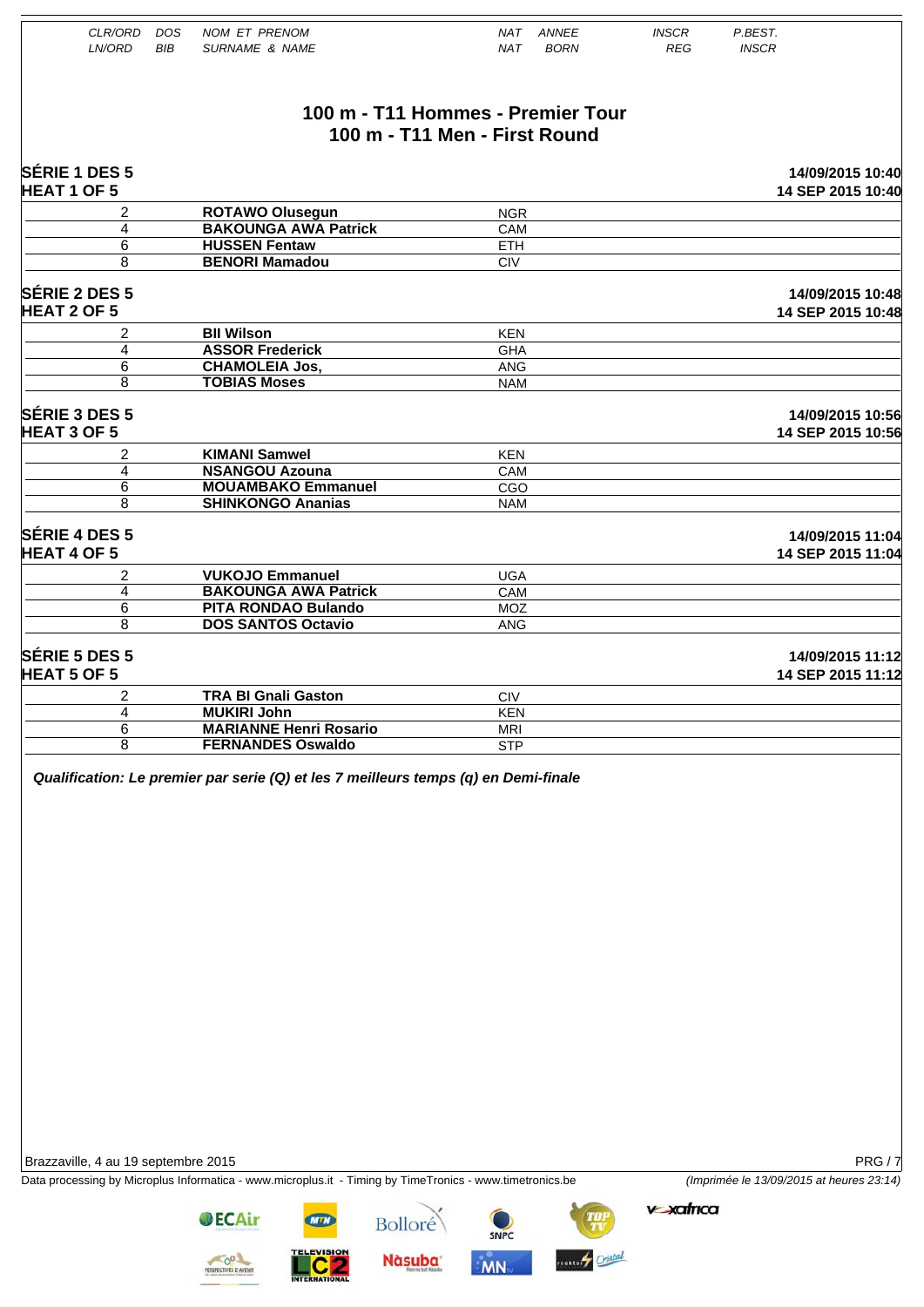| CLR/ORD | <b>DOS</b> | NOM ET PRENOM                             |     | <b>NAT</b> | <b>ANNEE</b> | <b>INSCR</b> | P.BEST.      |                   |
|---------|------------|-------------------------------------------|-----|------------|--------------|--------------|--------------|-------------------|
| LN/ORD  | BIB        | <b>SURNAME &amp; NAME</b>                 |     | <b>NAT</b> | <b>BORN</b>  | <b>REG</b>   | <b>INSCR</b> |                   |
|         |            |                                           |     |            |              |              |              |                   |
|         |            |                                           |     |            |              |              |              |                   |
|         |            |                                           |     |            |              |              |              |                   |
|         |            | Lancer du disque - F43-44 Hommes - Finale |     |            |              |              |              |                   |
|         |            |                                           |     |            |              |              |              |                   |
|         |            | Discus Throw - F43-44 Men - Final         |     |            |              |              |              |                   |
|         |            |                                           |     |            |              |              |              |                   |
|         |            |                                           |     |            |              |              |              | 14/09/2015 11:00  |
|         |            |                                           |     |            |              |              |              | 14 SEP 2015 11:00 |
|         |            | <b>ABDELWARETH Ibrahim Ahme</b>           | F44 | EGY        |              |              |              |                   |
| 2       |            | <b>CHRISTOPHER Moori</b>                  | F44 | <b>KEN</b> |              |              |              |                   |
| 3       |            | <b>IBENLAIDEN Noureddine Is</b>           | F44 | <b>ALG</b> |              |              |              |                   |
| 4       |            | <b>OLAIYA Gbolahan</b>                    | F44 | <b>NGR</b> |              |              |              |                   |
| 5       |            | <b>SAID Abdurraouf</b>                    | F44 | LBA        |              |              |              |                   |
| 6       |            | <b>ATCHOUKEU MBITHE Aim. BI</b>           | F44 | <b>CAM</b> |              |              |              |                   |
| 7       |            | <b>MARCIO MIGUEL Fernandes</b>            | F44 | <b>CPV</b> |              |              |              |                   |
| 8       |            | <b>PIEPLIEYOU Abdou</b>                   | F44 | CAM        |              |              |              |                   |

Data processing by Microplus Informatica - www.microplus.it - Timing by TimeTronics - www.timetronics.be *(Imprimée le 13/09/2015 at heures 23:14)* 

**v**-xafrica

**OECAir** 



**Bolloré Nàsuba** 







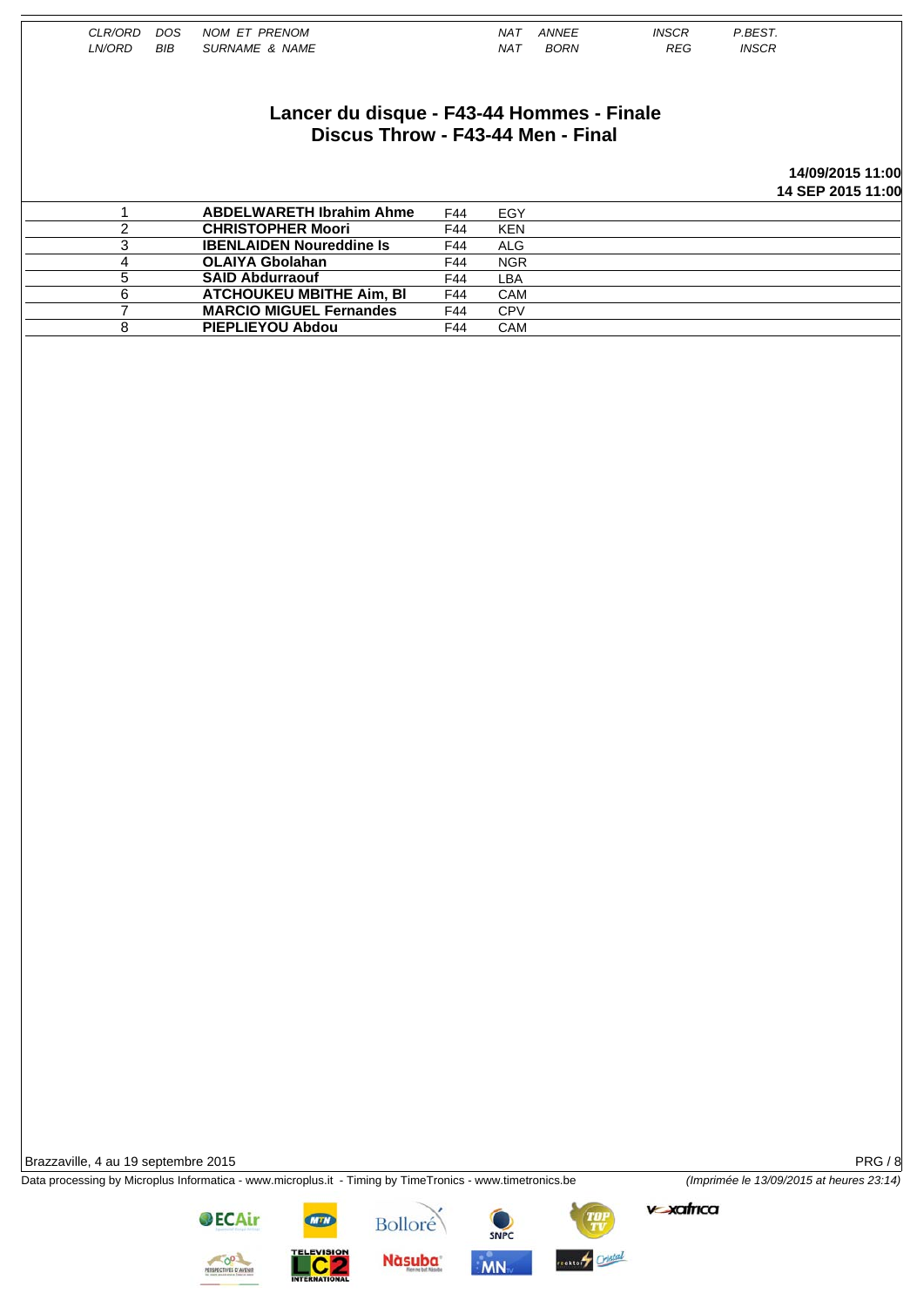NOM FT PRENOM **INSCR** CLR/ORD  $DOS$  $NAT$ ANNEE **P REST** LN/ORD SURNAME & NAME **REG INSCR BIB**  $NAT$ **BORN** Saut à la perche - Decathlon Pole Vault - Decathlon 14/09/2015 11:10 14 SEP 2015 11:10  $\mathbf{1}$ 286 **CHERUIYOT Elijah KEN**  $\overline{2}$  $380$ **THIERRY Guillaume MRI**  $\overline{3}$ 471 **PRETORIUS Fredriech RSA LOMBA Bilisi** COD

31/07/1994

16/06/1999

09/08/2001

30/05/2015

08/06/2008

18/08/1995

14/06/2000

04/07/1996

18/09/2004

01/07/2008

**GHA** 

ZIM

**KEN** 

**NGR** 

6.05

5.94

 $5.93$ 

5.92

 $5.91$ 

5.84

5.82

 $5.82$ 

5.82

5.81

**LAVILLENIERenaud** 

**BARBER** Shawnacy

**KENDRICKS**Sam

**BALNER** Michal

**MENALDO**Kevin

LISEK Piotr

DA SILVABraz Thiago

FILIPPIDIS Konstadinos

**WOJCIECHOWSKIPawel** 

**HOLZDEPPERaphael Marcel** 

Liste mondiale 2015 au 11/09/2015

1986

1989

1994

1993

1986

1989

1992

1992

1982

1992

FRA EUGENE<br>GER NURNBERG

GRE PARIS SAINT-

**USA DES MOINES** 

FRA PARIS SAINT

POL LAUSANNE

CAN LONDON

BRA BAKU

POL BAKU<br>CZE BAKU

30/05/2015

26/07/2015

25/07/2015

24/06/2015

04/07/2015

09/07/2015

25/04/2015

24/06/2015

 $24/06/2015$ 

04/07/2015

Brazzaville, 4 au 19 septembre 2015

Data processing by Microplus Informatica - www.microplus.it - Timing by TimeTronics - www.timetronics.be





270

590

308

420

**NYAMADI Atsu** 

**KOECH Gilbert** 

**MORENO Peter** 

Liste mondiale All-Time a 11/09/2015

1963

1970

1975

1986

1981

1973

1967

1966

1072

 $1985$ 

**KEEGAN COOK Peter** 

**UKR SESTRIERE** 

AUS EDMONTON

**USA JONESBORO** 

**RUS SANKT PETERB** 

USA MONTECARLO

RUS BYDGOSZCZ

**RUS ATHINA** 

FRA EUGENE

USA EUGENE

**RSA KOLN** 

 $\overline{5}$ 

 $\overline{6}$ 

 $\overline{7}$ 

 $\overline{8}$ 

6.14 a BUBKA Sergey

6.04 a WALKER Brad

6.03 a BRITS Okkert

6.03 a HARTWIGJeff

6.05 a TARASOVMaksim

6.05 a MARKOV Dmitriy

6.05 a LAVILLENIERenaud

**6.01 a TRANDENKOV**<br>1907 **6.01 a TRANDENKOV**<br>1907 **6.01 a MACK** Timothy

6.01 a LUKYANENKOYevge

 $PRG / G$ (Imprimée le 13/09/2015 at heures 23:14)



**@ECAir** 

**Bolloré Nàsuba** 

SNPC

**MN** 

ektory Cristal